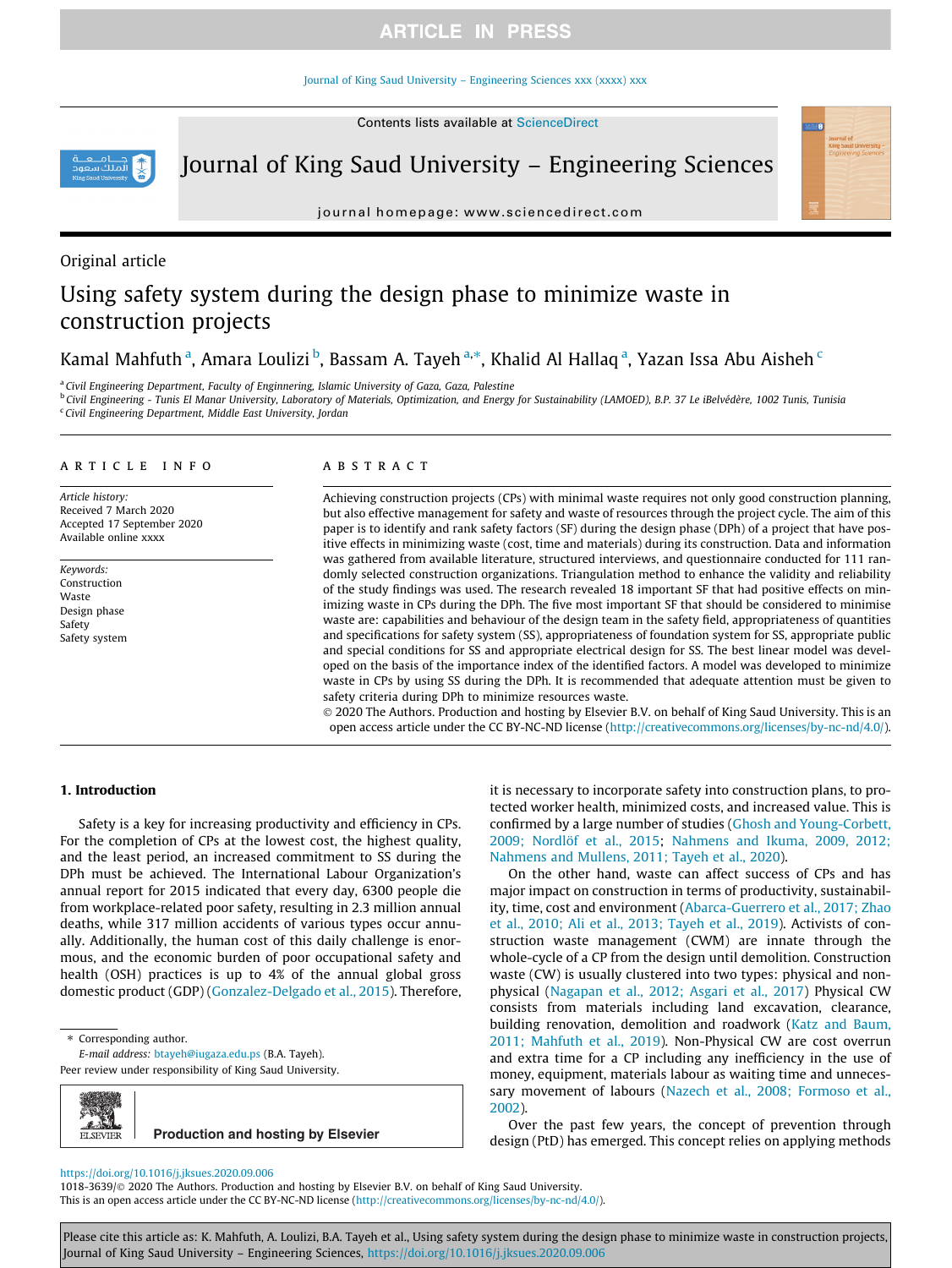K. Mahfuth, A. Loulizi, B.A. Tayeh et al. Journal of King Saud University – Engineering Sciences xxx (xxxx) xxx

early in the design process that would maximize safety later on. PtD encourages the thought for safety concepts during the design stage. Hence, PtD requires designers to spend efforts on anticipating and designing out threats to workers who will execute the designs [\(wang et al., 2014](#page-9-0)). The research described in this paper falls into the PtD concept. Indeed, the research team believes that it is possible to find safety features during the DPh that would minimize CW, both physical and non-physical, while constructing the project. The research seeks the relationship between SS and waste in CPs by identifying and ranking SF that have the most positive effects on waste minimization in CPs during the DPh and builds a model based on these factors to minimize CW by using SS.

## 2. Literature review

The literature search included both standard approaches (databases' searches such as ScienceDirect, Google Scholar, TRIS, etc.) as well as the research team extensive contacts, both domestic and abroad, to find data and pertinent citations that have not been formally published on the topic. The literature searches included journals' and conferences' papers as well as books. The data addressed the practices and concepts of construction safety (CS) and CWM, and the SF having positive effects on minimizing CW through DPh.

## 2.1. Design for construction safety (DfCS) concept

Safety management system is comprehensive and a systematic business method to managing safety risks. It must contains policy of safety, planning, control, communication, training and incentives for employee participation [\(Muñiz et al., 2007\)](#page-9-0). The most hazardous industries are CPs due to the nature of the work resulting from integration of environment, tools and various human factors ([Haro and Kleiner, 2008; Nordic council of ministries, 2017](#page-8-0)). In fact, CPs has one of the highest accident incidence rates compared to other industries [\(Laitinen and Päivärinta, 2010; Jo et al., 2017\)](#page-9-0). Statistics indicate that CPs is still facing a safety problem. In the US, construction employs 7% of the workers, but accounts for 21% of the injuries ([Zarges and Giles, 2008](#page-9-0)). In the UK, workers in CPs and agriculture account for 46% of total fatal injuries. In British Columbia, the overall injury rate in CPs is more than twice the local average for all industries [\(Village and Ostry, 2010](#page-9-0)). Many studies showed that it is possible to reduce (by 40% to 60%) or even eliminate risks and accidents by addressing safety through DPh and if DfCS concept have been utilized [\(Frijters and Swuste,](#page-8-0) [2008; Behm, 2005; Gambatese, 2008; Rwamamara and](#page-8-0) [Holzmann, 2007; Toole et al., 2006; Manuele, 2008; Malekitabar](#page-8-0) [et al., 2016\)](#page-8-0). In addition, [Manuele \(2008\)](#page-9-0) stated that by applying DfCS concept, the benefits that could be obtained are increased productivity, minimized operating costs, significant risk and expensive retrofitting.

DfCS concept is a collaborative process, where designers benefit from field experience to produce designs that could be executed safely. DfCS is defined as the safety consideration in construction site in DPh of CPs with the goal of minimizing the inherent risks to construction worker [\(Toole et al., 2006; Orihuela et al., 2017\)](#page-9-0). Design decisions related to design, construction methods and materials used should incorporate the consideration of worker safety during projects cycle. The opportunities to address worker safety in this phase are considerable where it is possible to design out hazards and/or integrate risk control measures that comply with the original design concept and structural and functional requirements of CP. The success of DfCS concept depends upon the joint effort among all parties involved in CP in addition to researchers and educators' efforts. From an ethical point of view, designers should accept this responsibility to ensure the wellbeing of end users, third parties, and construction workers ([Culvenor](#page-8-0) [et al., 2007; Bansal, 2011; Micheli et al., 2018\)](#page-8-0).

## 2.2. DFCs around the globe

In the US, the American Society of Civil Engineers (ASCE) believes that increasing safety in CPs requires commitment from all involved legs. The ASCE and the National Association of Professional Engineers state in their code of ethics that designers should have ethical obligations towards safety, and health of the public and should take action even if the hazard is not imminent. DfCS will increasingly progress in the US through: facilitate prefabricated construction, select systems and materials that are safer than other alternatives, perform construction engineering, and apply spatial considerations to minimize construction hazards [\(Toole](#page-9-0) [and Gambatese, 2008\)](#page-9-0). In the European Union, whilst designers previously had some responsibilities for minimizing risk under common law provisions, the Temporary and Mobile Construction Site Directive was the first explicit legislation that placed duties on designers [\(Aires et al., 2010](#page-8-0)). It requires designers to take working conditions during construct, maintenance and demolition work into account in their designs. Its key concern is planning and coordination of construction activities through improved transfer of information between all parties involved in DPh of projects ([Bluff, 2004; Kawuwa et al., 2018\)](#page-8-0). Construction (design and management) regulations place duties for addressing construction workers' safety and health on designers. It places a duty on the designer to ensure that any design should avoid unnecessary foreseeable risks to workers ([Toole and Gambatese, 2008\)](#page-9-0). Nonetheless, [Behm \(2005a\)](#page-8-0) cited that the success of the construction design management (CDM) in reducing construction fatalities has been difficult to establish since designers in the UK has been slow in meeting their responsibility under the construction regulations. [Brace et al. \(2009\)](#page-8-0) found that after fifteen years of CDM, many designers still believe it is not related to them. Even the small groups who want to engage are having difficulty doing this. The designers in the UK often treat OSH plans merely as a paperwork requirement. In South Africa, designers are required to make available all relevant information about the design, communicate hazards to contractors, and modify design or use a substitute material to improve worker safety [\(Smallwood, 2008\)](#page-9-0).

## 2.3. DfCS suggestions

The literature mentions many DfCS suggestions that if considered by designers through the DPh could enhance worker safety during the implementation and maintenance phases. Many individuals and organizations reported several DfCS suggestions that cover different engineering fields and types of engineering projects ([Work Safe Victoria, 2005, 2007; Behm, 2006; European Federation](#page-9-0) [of Engineering Consultancy Associations, 2006; Toole et al., 2006;](#page-9-0) [Hinze and Marini, 2008; Kawuwa et al., 2018\)](#page-9-0). The DfCS suggestions are related to project position and layout, material selection, contractor storage places, mechanical and electrical installations, falling from heights, trenches, communicating hazards to contractors, sequence of work and maintenance requirements regarding safety, construction documentation, and work schedule [\(Al-Hajj](#page-8-0) [and Hamani, 2011](#page-8-0)). Many researchers reported different SF that minimize construction waste such as project site, project plan, detailed design, procurements, technologies, designers capacities, behaviour and attitude, and external mechanism [\(Bluff, 2004;](#page-8-0) [Work Safe Victoria, 2005, 2007; Behm, 2006; European](#page-9-0) [Federation of Engineering Consultancy Associations, 2006; Toole](#page-9-0) [et al., 2006; Rwamamara and Holzmann, 2007; Hinze and Marini,](#page-9-0) [2008; Zarges and Giles, 2008; Durdyev et al., 2017](#page-9-0)).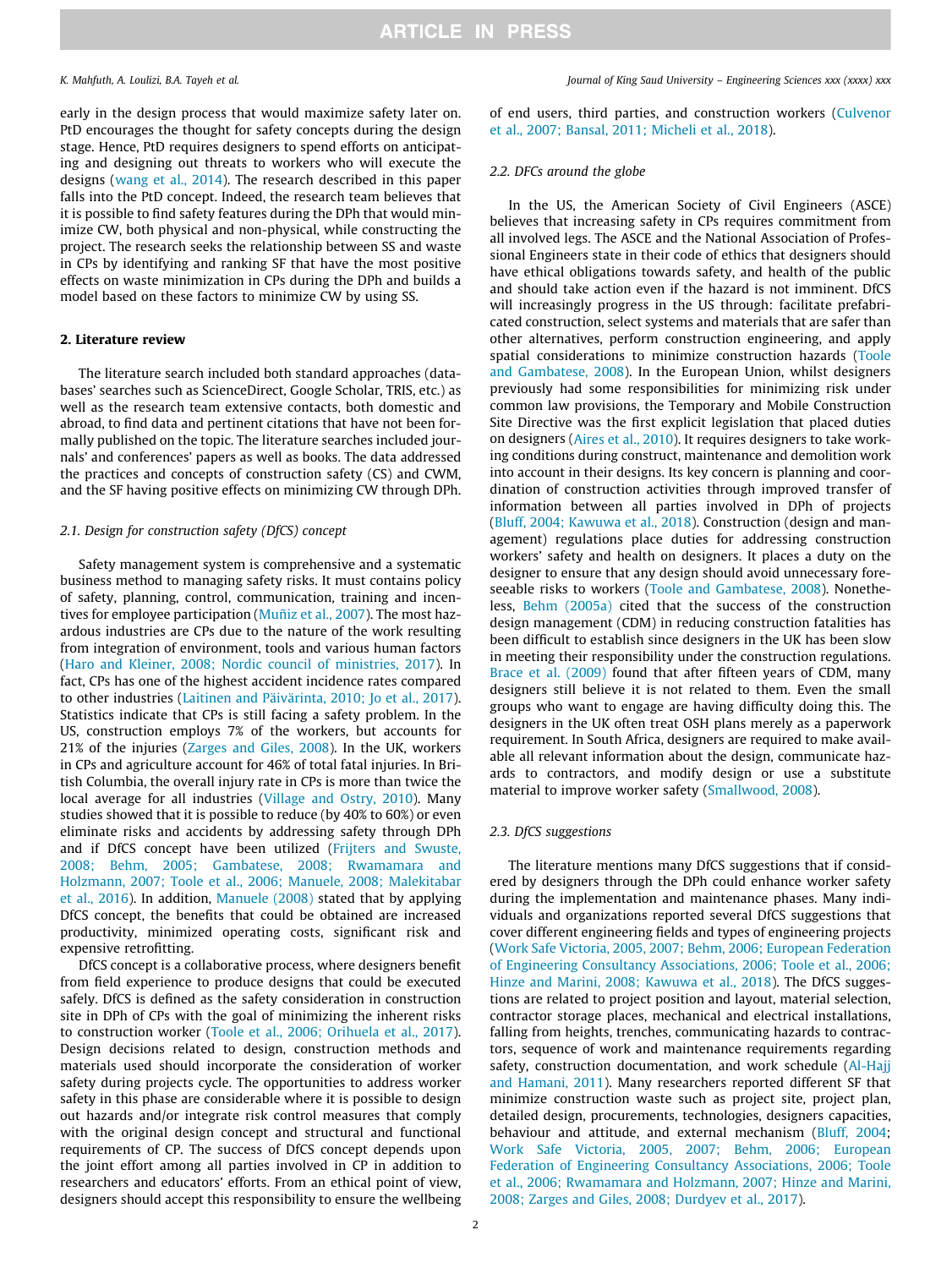## 3. Research methodology

Triangulation method, through cross verification from these three sources, was used to enhance the validity and reliability of the study findings. The methodology was summarized in Fig. 1. A questionnaire (Ques.) distributed to 111 construction companies. The Ques. was divided into three main parts as shown in Table 1.

The structured interviews with professional engineers was performed. During all interviews, the questions were given in the same order and wording. Additionally, observations of CPs and site documentary sources as site instructions, safety plan, meeting, drawings, and progress reports were consulted. Then, in order to test the appropriateness, reliability and validity of the used scales for some of the questions, a pilot study was undertaken in two procedures. In the first, face-to-face interviews with 15 experts, projects mangers, and engineers from different contracting companies were conducted. In the second procedure, 15 professionals reviewed the draft Ques. All invited professionals had more than 10 years of experience in CP. Some of them were academians while others were professionals. The interviews as well as the pilot study helped in identifying problems in the draft Ques. In addition, many of the given questions were improved in terms of their wordings for better understanding and to avoid misinterpretation and possible different readings for the same question.

The interviews and the pilot study were very helpful in filtering SF that have positive effect on minimizing CW during DPh. In fact,

K. Mahfuth, A. Loulizi, B.A. Tayeh et al. Journal of King Saud University – Engineering Sciences xxx (xxxx) xxx

| Table 1 |                |
|---------|----------------|
|         | Ques. content. |

| Section                                       | Variables                                                                                               | Objective                                                                                                  |
|-----------------------------------------------|---------------------------------------------------------------------------------------------------------|------------------------------------------------------------------------------------------------------------|
| Part 1: Profile of respondent                 |                                                                                                         |                                                                                                            |
| Respondent                                    | Organization and<br>personality                                                                         | Respondent type, Company<br>classification. Numbers and<br>value of CPs                                    |
| Respondent<br>position,                       | Study the relations based<br>on characteristic of<br>respondent type between<br>DfCS and minimizing CW. | qualification,<br>classification and<br>experience.                                                        |
| Part 2: Safety practice in CPs                |                                                                                                         |                                                                                                            |
| Safety                                        | management practices                                                                                    | Data record, Safety plan,<br>producers, training,<br>regulation and law of safety                          |
| To highlight<br>the safety                    | management practices<br>in CPs                                                                          |                                                                                                            |
| SF have<br>impacts on<br>minimizing<br>the CW | Commitment degree to SS<br>SF have effect on waste in<br>CPs during DPh                                 | Determine the commitment<br>and the effect of DfCS on<br>reducing CW then ranking it<br>according its RII. |
|                                               | Part 3: respondent recommendations to reducing CW by using SS in CPs                                    |                                                                                                            |

the professionals were asked to give their opinion about the SF found in the literature and were welcomed to add other possible SF based on their experience. All collected data was then taken into a final version of the Ques., which was then distributed to the target group.



Fig. 1. Methodology flowchart.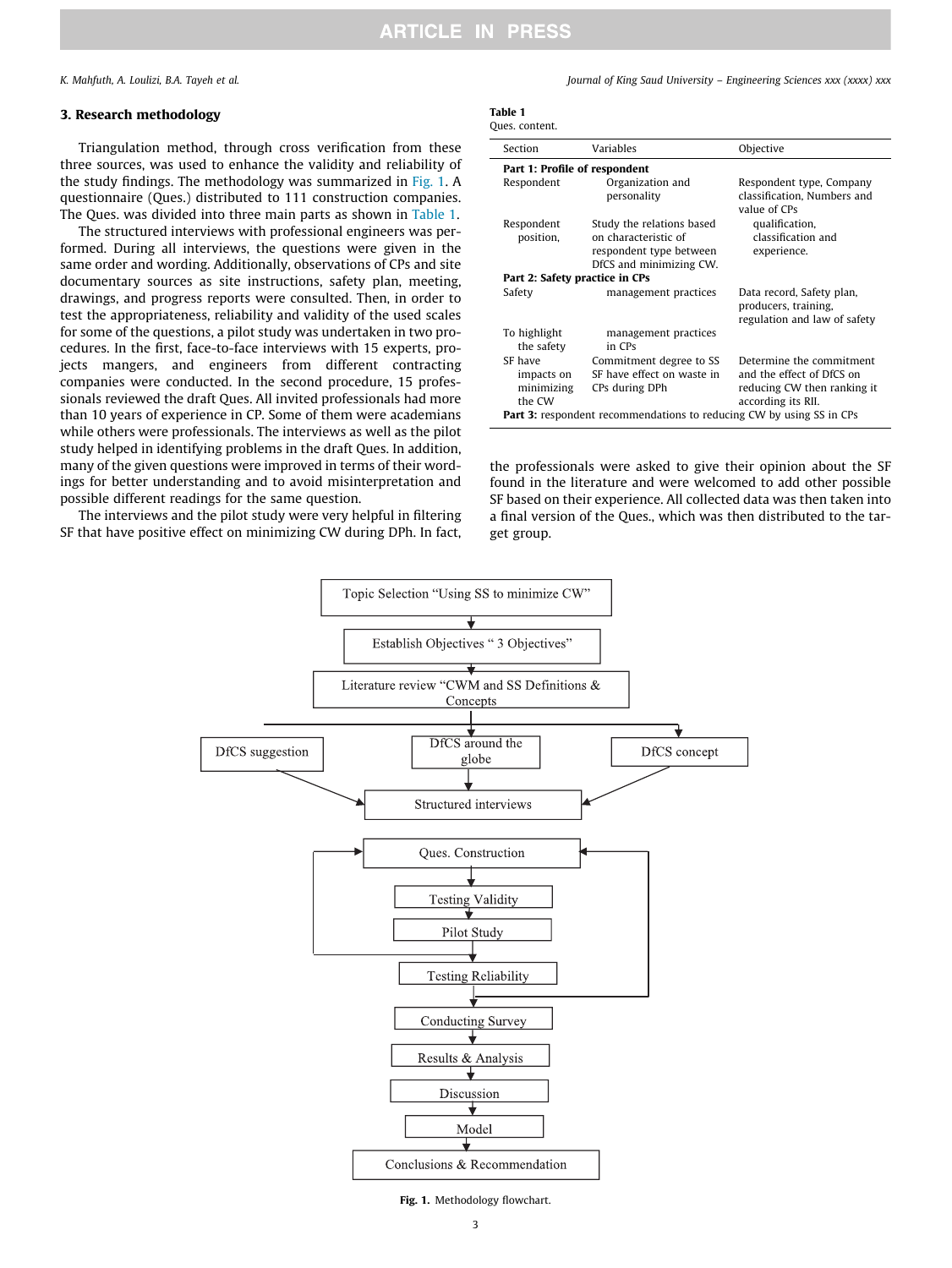## <span id="page-3-0"></span>3.1. Study population and sample size

The target group included contracting companies, consulting offices, owners and donors' agencies. Contracting companies, which are registered in the country's contractors' union and classified by the ''National Classification Committee" (NCC) to have valid registration were targeted in this study. Only companies that are classified according to the NCC as ''first class" were sought; the other classes of companies were neglected due to their low practice in CS and waste management as well as their limited administration experience. In total, 66 active companies exist in the country that met the study target criteria. For the consulting offices, 68 offices, which are registered in the country's engineers syndicate were targeted. The owner agencies, with a total of 15, consist of all ministries, municipalities, international agencies, Non-governmental organizations (NGOs), and public project owners. Ten active donors' agencies were also contacted. The total sample size needed for this research determined by Eq. (1), while Eq.  $(2)$  was used to correct the outcome of Eq.  $(1)$  for finite population ([Casella and Berger, 2002](#page-8-0)).

$$
S = \frac{Z^2 \times P \times (1 - P)}{C^2} \tag{1}
$$

$$
S_{new} = \frac{SS}{1 + \frac{SS - 1}{pop}}
$$
 (2)

where S is the sample size; Z is the Z-value from the normal distribution table, taken as 1.96 that corresponds to 95% confidence interval; P is the percentage picking a choice, expressed as decimal (assumed to be 0.50); and C is the maximum error of estimation (assumed to be 0.08). Using Eq.  $(1)$  with the assumed values, a population size of 150 is obtained. This number is reduced using Eq. (2) and the resulting values are shown in Table 2 for the different types of contacted companies and agencies. The figure shows also the number of returned Ques. with the % responses. In total, 111 filled Ques. were returned to the study team and were all used for analysing the responses ([Casella and Berger, 2002](#page-8-0)).

## 3.2. Factors of SS during DPh and its impact on minimizing CW in CPs

From the literature review, structured interviews, and pilot study, 18 factors of SS during the DPh were identified as having impact on minimizing CW. Table 3 shows these factors. The table shows also the number of paragraphs used under each of these evaluated factors. For example, Table 4 shows the paragraphs considered for factor F18 (The capabilities and behaviour of the design team in the safety field).

## 3.3. Data measurement and analysis

The collected data was analysed using both descriptive and inferential statistical tools. All Ques. results were input into Statistical Package for the Social Sciences (SPSS 22). 9 types of data analysis techniques were used in this paper as follows: Frequency analysis, Spearman brown, Pearson correlation coefficients, Smirnov test, One sample t-test, Independent samples t-test, ANOVA,

| TADIC 4 |  |                                |
|---------|--|--------------------------------|
|         |  | Sample size and determination. |

Table 2

### Table 3

SF during DPh identified as having positive effects on minimizing CW.

| #               | <b>Factor</b>                                                            | Number of<br>Paragraphs |
|-----------------|--------------------------------------------------------------------------|-------------------------|
| F <sub>1</sub>  | Appropriate project site for SS                                          | 5                       |
| F <sub>2</sub>  | Appropriate project planning for SS                                      | 4                       |
| F3              | Appropriate choice of quality materials for SS                           | 7                       |
| F4              | Appropriate choice of lengths, sizes and                                 | 7                       |
|                 | dimensions for the SS                                                    |                         |
| F <sub>5</sub>  | Appropriate staircase design for SS                                      | 4                       |
| F <sub>6</sub>  | Appropriate foundation system for SS                                     | 4                       |
| F7              | Appropriate structural design system for SS                              | 14                      |
| F8              | Appropriate protection edges & height areas for SS                       | $\mathcal{L}$           |
| F9              | Appropriate movement from and to the site for SS                         | 3                       |
| F10             | Appropriate design of scaffolding work for SS                            | 4                       |
| F11             | Appropriate design of the openings for SS                                | 3                       |
| F <sub>12</sub> | Appropriate electrical design for SS                                     | 15                      |
| F13             | Appropriate mechanical design for the SS                                 | 10                      |
| F14             | Appropriate plan and drawing for SS                                      | 8                       |
| F <sub>15</sub> | Appropriate public and special conditions for SS                         | 5                       |
| F <sub>16</sub> | Appropriate schedule for SS                                              | 17                      |
| F <sub>17</sub> | Appropriate quantities and specifications for SS                         | 4                       |
| F18             | The capabilities and behaviour of the design team<br>in the safety field | 8                       |

## Table 4

Paragraphs used under factor F18.

|    | High educational background of the designer on the OSH                  |
|----|-------------------------------------------------------------------------|
| 2. | High work experience of the designer at safety field                    |
| 3. | Simplifying the design and avoiding complexity                          |
| 4. | High awareness of the designer of the environmental requirements, the   |
|    | regulations and the laws related                                        |
| 5. | Good coordination between all members of the design team                |
| 6. | Prepare full and detailed plans for all works with high quality and     |
|    | without having a lack of design information                             |
| 7. | The design team should know the machines available to local contractors |
|    | to implement the project on this basis                                  |
| 8. | The design team should understand implementation methods, and plans     |
|    | which can be implemented in reality                                     |

Linear regression model, Effect size (ES). For more detail, refer to Probability and Statistics Cookbook ([Vallentin, 2011\)](#page-9-0). In addition, the relative importance index (RII) was used to determine the ranks of all Ques. RII was computed using Eq. (3).

$$
RII = \frac{\sum W}{A \times N} \times 100\%
$$
 (3)

where W is the weighting given to each factor by the respondents, A is the highest weight  $(10$  in this research), and N is the total number of respondents. RII value has a range from 0 (0 not inclusive) to 100%, the higher the value of RII, the more impact of the attribute.

## 4. Research findings and discussion

## 4.1. General information about the institutions and participants

[Table 5](#page-4-0) shows the distribution of the organizations who participated in this research. It is noted that the sample included all parties directly related to the design activities: the consultant as the

| Type                              | Total | Sample size by using Eq. | <b>Distributed</b> | Returned | Percentage of responding |
|-----------------------------------|-------|--------------------------|--------------------|----------|--------------------------|
| Contracting company "first class" | 66    | 46                       | 50                 | -42      | 84%                      |
| Consulting offices                | 68    | 47                       | 50                 | 48       | 96%                      |
| Owner agencies                    |       | 14                       |                    |          | 73.3%                    |
| Donors agencies                   | 10    |                          |                    | 10       | 100%                     |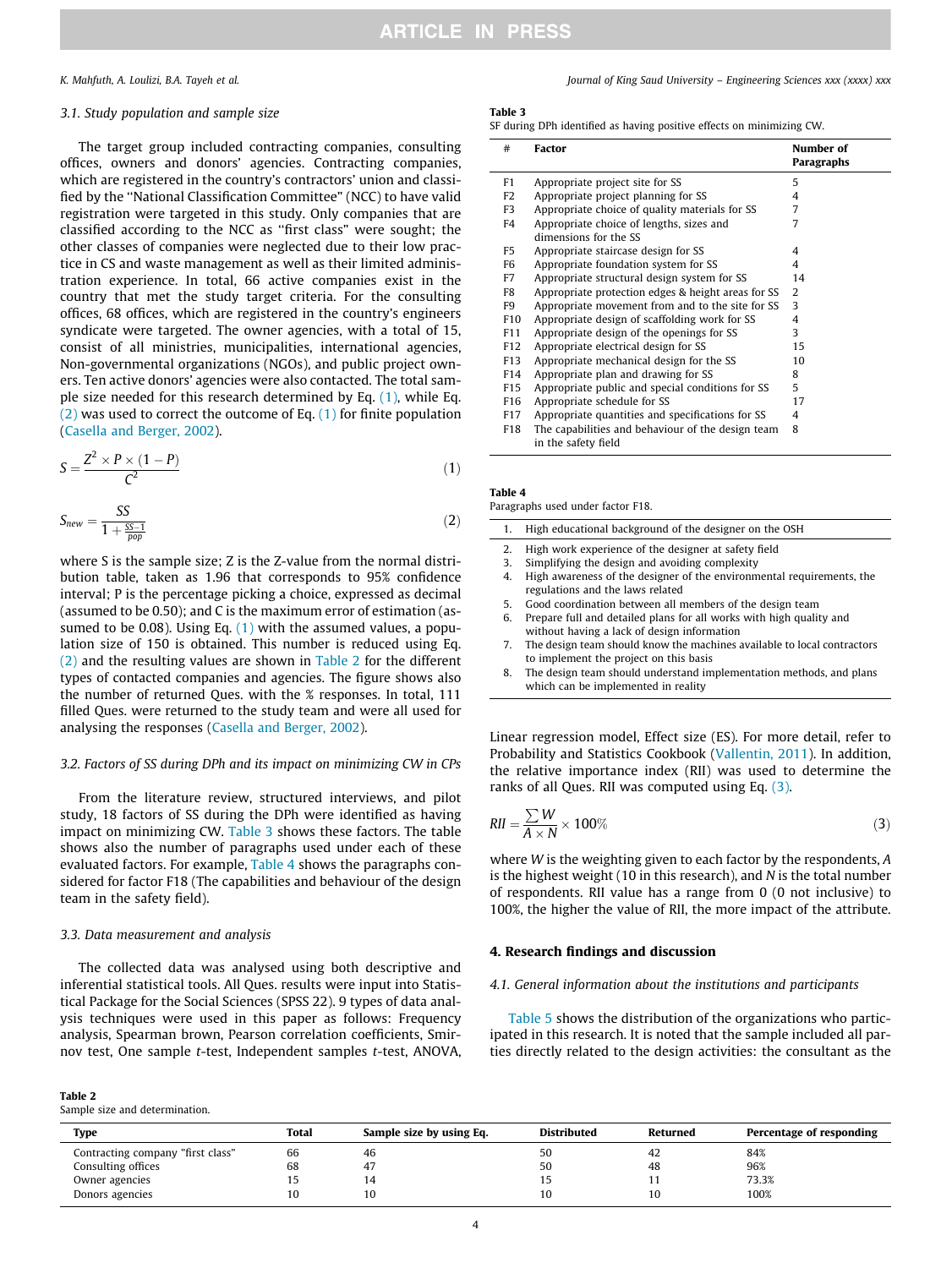<span id="page-4-0"></span>K. Mahfuth, A. Loulizi, B.A. Tayeh et al. Journal of King Saud University – Engineering Sciences xxx (xxxx) xxx

## Table 5

l,

General information about the institution and the participant.

| <b>Variables</b>                                                               | Variable items       | Frequency             |                                     | Percentage%              |
|--------------------------------------------------------------------------------|----------------------|-----------------------|-------------------------------------|--------------------------|
| Organization Classification                                                    | Owner                | 11                    |                                     | 9.9                      |
|                                                                                | Donner/Mediator      | 10                    |                                     | 9.0                      |
|                                                                                | Contactor            | 42                    |                                     | 37.9                     |
|                                                                                | Consultant office    | 48                    |                                     | 43.2                     |
|                                                                                | Total                | 111                   |                                     | 100.0                    |
| Work field and Classification of contractors                                   | <b>Buildings</b>     | First                 | 42                                  | 100                      |
|                                                                                |                      | Second                | 0                                   | $0.0\,$                  |
|                                                                                | Roads                | First                 | 35                                  | 85.4                     |
|                                                                                |                      | Second                | 6                                   | 14.6                     |
|                                                                                | Water &Sewage*       | First                 | 27                                  | 75.0                     |
|                                                                                |                      | Second                | 9                                   | 25.0                     |
|                                                                                | Electro<br>mechanic* | First                 | 24                                  | 66.7                     |
|                                                                                |                      | Second                | 12                                  | 33.3                     |
| Organization C.P value through last 5 years (by million)                       | $3$                  | between 3 and<10      | between 10 & <15                    | more than 15             |
|                                                                                | 14                   | 17                    | 23                                  | 57                       |
| Organization C.P number through last 5 years                                   | <10 projects         | between 10 & <15      | between 15 and<20                   | more than 20<br>projects |
|                                                                                | 21                   | 27                    | 24                                  | 39                       |
| Average labors number per day through year                                     | <15 labors           | between 15 & <30      | between 30 and<50                   | more than 50             |
|                                                                                | 14                   | 12                    | 21                                  | 64                       |
| Qualification for the participant                                              |                      |                       |                                     |                          |
|                                                                                | Diploma              | bachelor              | master                              | doctorate                |
|                                                                                | $\mathbf{1}$         | 45                    | 63                                  | $\overline{2}$           |
| Scientific specialization for the participant (engineering)                    | civil                | architectural         | mechanic                            | electronic               |
|                                                                                | 90                   | 8                     | 7                                   | 6                        |
| Experience (year) for the participant                                          | $<$ 5                | between 5 to<10       | between 10 to<15                    | more than 15             |
| In construction field                                                          | $\overline{7}$       | 37                    | 30                                  | 37                       |
| in CS field                                                                    | 37                   | 32                    | 26                                  | 16                       |
| in CWM                                                                         |                      |                       |                                     |                          |
|                                                                                | 43                   | 47                    | 11                                  | 10                       |
| Training courses for the participant                                           |                      |                       |                                     |                          |
|                                                                                | No coursing          | only one course       | two courses                         | three or more            |
| in CS                                                                          | 19                   | 40                    | 29                                  | 23                       |
| in CWM                                                                         | 36                   | 29                    | 13                                  | 6                        |
| Projects value (million) supervised by the participant through last<br>5 years | $2$                  | between 2 to <4       | between $4$ and $\leq 6$<br>million | more than 6              |
|                                                                                | 18                   | 20                    | 15                                  | 58                       |
| Projects number supervised by the participant through last 5 years             | $5$                  | between 5 and<br>< 10 | between 10 and <15                  | more than 15             |
|                                                                                | 26                   | 28                    | 24                                  | 33                       |

designer and supervisor, the contractor as the executor and the owner as a beneficiary and financier. Therefore, the opinions of all parties involved in a construction project were collected in this paper. Furthermore, the experts that participated in this study have academic and practical cultural and scientific diversity, which gives the results of the study a universal aspect.

## 4.2. General findings about the questionnaire questions

The Kolmogorov-Smirnov (KS) test of normality resulted in pvalues greater than the 0.05 level of significance, which means that each field of DPh in CPs could be assumed to be normally distributed. Table 6 presents some of the results for this test for some fields used in the Ques.

Two statistical tests were performed to insure the validity of the Ques.: the first test is Pearson test to measure the correlation coefficient (R) between each paragraph in one field and the whole field (Internal validity). The second test is structure validity test (Pearson test) to test the validity of the Ques. structure by testing the validity of each field and the validity of the whole Ques. (Structure validity). It measures R between one field and all the fields of the Ques. that have the same level of similar scale. The test resulted in R of each paragraph of DPh during DPh significant at  $\alpha$  = 0.05, so it can be said that the paragraphs of this field are consistent and valid to measure what it is set for. [Table 7](#page-5-0) presents some of

### Table 6

Results of the KS test of normality.

| Field                                              |                      | <b>Statistic</b> | df  | p-value |
|----------------------------------------------------|----------------------|------------------|-----|---------|
| Safety management practice in CPs                  |                      | 0.054            | 111 | 0.200   |
| SF related to effect on reducing the CW during DPh | Degree of commitment | 0.048            | 111 | 0.200   |
|                                                    | Materials waste      | 0.041            | 111 | 0.200   |
|                                                    | Time overrun         | 0.085            | 111 | 0.069   |
|                                                    | Cost overrun         | 0.075            | 111 | 0.161   |
| CWM in construction projects                       |                      | 0.084            | 111 | 0.051   |
| Degree of commitment to reduce CW during DPh       |                      | 0.055            | 111 | 0.200   |

\* Degrees of freedom.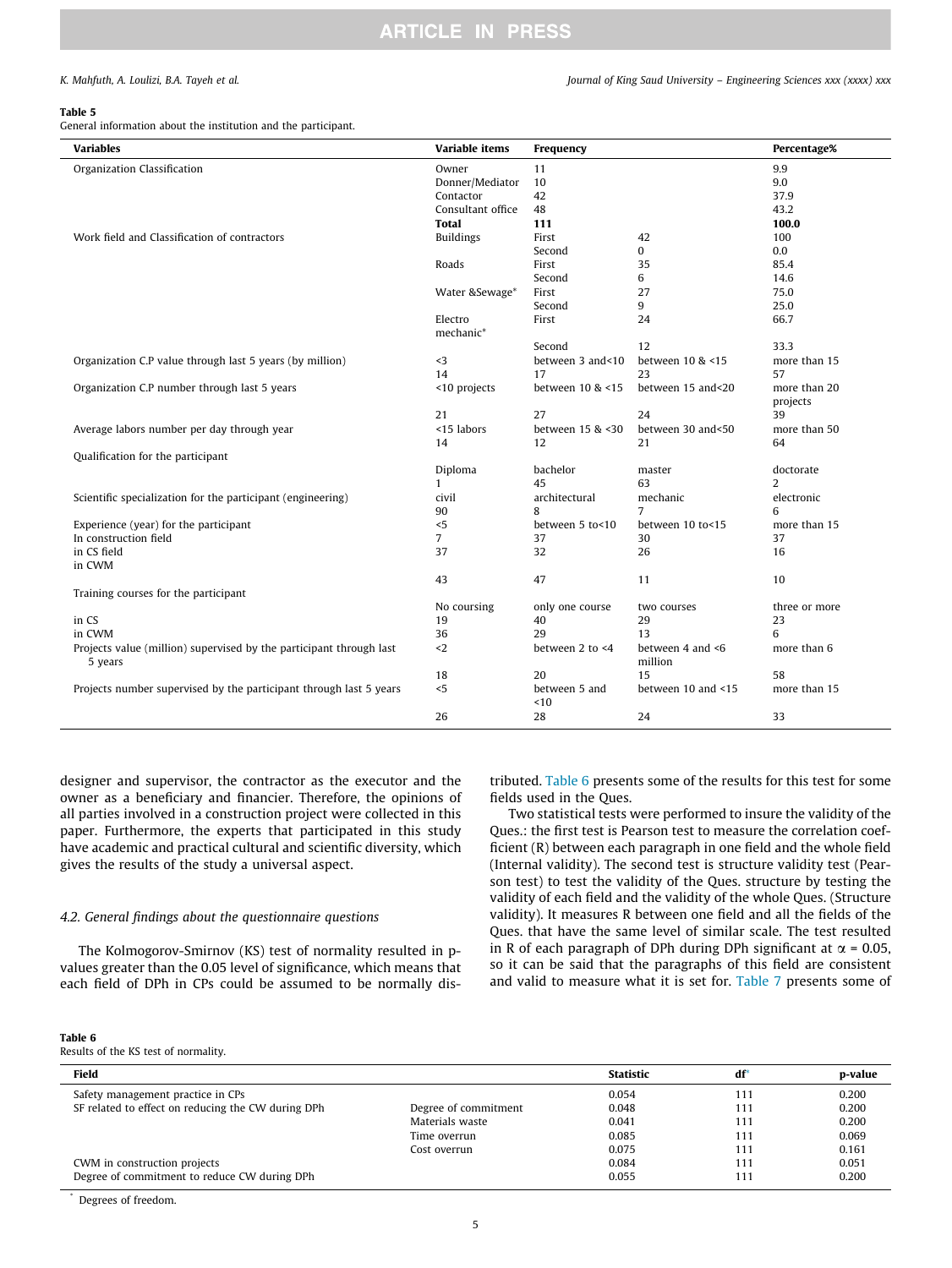<span id="page-5-0"></span>K. Mahfuth, A. Loulizi, B.A. Tayeh et al. Journal of King Saud University – Engineering Sciences xxx (xxxx) xxx

## Table 7

R of each paragraph of two of the DPh factors.

| No.            |       | Waste in material<br>Commitment degree                        |       |         | Time overrun |         | Cost overrun |         |
|----------------|-------|---------------------------------------------------------------|-------|---------|--------------|---------|--------------|---------|
|                | R     | p-value                                                       | R     | p-value | R            | p-value | R            | p-value |
|                |       | F1: Appropriate of the project site for the safety system     |       |         |              |         |              |         |
| P <sub>1</sub> | 0.847 | 0.000                                                         | 0.784 | 0.000   | 0.910        | 0.000   | 0.609        | 0.000   |
| P <sub>2</sub> | 0.867 | 0.000                                                         | 0.788 | 0.000   | 0.741        | 0.000   | 0.596        | 0.001   |
| P <sub>3</sub> | 0.906 | 0.000                                                         | 0.769 | 0.000   | 0.920        | 0.000   | 0.815        | 0.000   |
| <b>P4</b>      | 0.770 | 0.000                                                         | 0.706 | 0.000   | 0.906        | 0.000   | 0.858        | 0.000   |
| <b>P5</b>      | 0.687 | 0.000                                                         | 0.479 | 0.007   | 0.586        | 0.001   | 0.465        | 0.010   |
|                |       | F2: Appropriateness of project planning for the safety system |       |         |              |         |              |         |
| P <sub>1</sub> | 0.640 | 0.000                                                         | 0.940 | 0.000   | 0.796        | 0.000   | 0.827        | 0.000   |
| <b>P2</b>      | 0.910 | 0.000                                                         | 0.940 | 0.000   | 0.891        | 0.000   | 0.946        | 0.000   |
| P <sub>3</sub> | 0.846 | 0.000                                                         | 0.948 | 0.000   | 0.739        | 0.000   | 0.935        | 0.000   |
| P <sub>4</sub> | 0.937 | 0.000                                                         | 0.947 | 0.000   | 0.830        | 0.000   | 0.976        | 0.001   |

this test results for the first two considered factors and their respective paragraphs.

## 4.3. Testing of the hypotheses

The hypotheses were tested in this paper are , as following: ''there is an inverse relationship, statistically significant at  $\alpha$  = 0.05, between commitment to DfCS and waste in (time, cost overrun, material overrun) in CPs".

Parametric tests were used to perform the hypotheses testing of the study. The output of these test approved all hypotheses so there is an inverse relationship, statistically significant at  $\alpha$  < 0.05, between commitment to DfCS during DPh and waste (cost, time and materials) in CPs.

## 4.4. Main factors of SS that have positive impacts on minimizing CW during DPh

Table 8 Summarizes the main SF related to positive impacts on reducing waste of cost, time and materials during DPh. The highest factor ranked in minimizing waste in (materials and time) is ''The capabilities and behaviour of the design team in the safety field" but the highest factor ranked in minimizing waste in cost is ''Appropriate movement from and to the site for SS". While the lowest ranked in minimizing waste in materials is ''appropriate protection edges and height areas for SS" but the lowest ranked in minimizing waste in time is ''appropriate design of the opening for SS" finally the lowest ranked in minimizing waste in cost is ''appropriate structural design system for SS". The respondents agreed

### Table 8

Ink of the SF during design phase.

to these factors, as the sign of the test is positive (RII greater than 60%). Table 8 shows RII and rank of the SF during DPh.

The highest ranked in minimizing waste of materials is factor no. 18 ''The capabilities and behaviour of the design team in the safety field" with RII (83.90%) and p-value<0.001. also this factor had the highest ranked in minimizing waste of time, while ranked as the third factor in minimizing cost overrun. This result is in agreement with findings from previous studies ([Frijters and](#page-8-0) [Swuste, 2008; Gambatese et al, 2008; Manuele, 2008\)](#page-8-0) that confirm that DFSC reduces accidents by  $(40\% - 60\%)$  during the project cycle. The importance of this factor in reducing waste is highlighted for its Association with high scientific knowledge, educational background and practical experience of the designers on the OSH. High awareness of the designers about safety requirements as well as its related regulations and laws, makes the design team, by the ethical issue, simplify the design and avoid complexity, thus reducing accidents, financial compensation during implementation and accelerates the execution, thereby saving time and materials. The above results are in agreement with those of [Culvenor et al, 2007.](#page-8-0) The good coordination between all members of the design team to prepare full and detailed plans for all works with high quality and without having a lack of design information results on minimizing waste in material, time, and cost. In addition, if the design team knows the machines available with the contractors to implement the project, understand implementation methods, and plans, the waste in material, time, and cost will be reduced.

The second highest ranked in minimizing waste (cost, time and materials) is factor no. 17 ''Appropriate quantities and specifica-

| Factors         |            | Commitment to SS |      |       | Waste in material |      |       | Waste in time  |      |            | Waste in cost  |      |  |
|-----------------|------------|------------------|------|-------|-------------------|------|-------|----------------|------|------------|----------------|------|--|
|                 | <b>RII</b> | p-value (Sig.)   | ES   | RII   | p-value (Sig.)    | ES   | RII   | p-value (Sig.) | ES   | <b>RII</b> | p-value (Sig.) | ES   |  |
| F <sub>1</sub>  | 80.30      | < 0.001          | 1.47 | 74.05 | < 0.001           | 1.10 | 76.23 | < 0.001        | 1.29 | 77.58      | < 0.001        | 1.60 |  |
| F <sub>2</sub>  | 80.74      | < 0.001          | 1.50 | 75.29 | < 0.001           | 0.92 | 77.09 | < 0.001        | 1.28 | 75.87      | < 0.001        | 1.07 |  |
| F <sub>3</sub>  | 81.46      | < 0.001          | 1.80 | 74.34 | < 0.001           | 0.90 | 73.54 | < 0.001        | 0.93 | 76.15      | < 0.001        | 1.31 |  |
| F <sub>4</sub>  | 79.93      | < 0.001          | 1.64 | 74.99 | < 0.001           | 1.31 | 73.88 | < 0.001        | 1.18 | 75.08      | < 0.001        | 1.36 |  |
| F <sub>5</sub>  | 86.77      | < 0.001          | 2.30 | 76.78 | < 0.001           | 0.87 | 75.74 | < 0.001        | 0.90 | 76.28      | < 0.001        | 1.02 |  |
| F <sub>6</sub>  | 83.78      | < 0.001          | 1.85 | 80.90 | < 0.001           | 1.64 | 80.63 | < 0.001        | 1.61 | 80.51      | < 0.001        | 1.66 |  |
| F7              | 76.38      | < 0.001          | 1.52 | 74.86 | < 0.001           | 1.38 | 73.04 | < 0.001        | 1.24 | 71.06      | < 0.001        | 0.91 |  |
| F8              | 78.06      | < 0.001          | 1.32 | 73.19 | < 0.001           | 0.90 | 73.15 | < 0.001        | 0.67 | 72.47      | < 0.001        | 0.85 |  |
| F <sub>9</sub>  | 82.25      | < 0.001          | 1.74 | 74.08 | < 0.001           | 0.87 | 75.55 | < 0.001        | 1.09 | 84.05      | < 0.001        | 2.02 |  |
| F10             | 79.16      | < 0.001          | 1.35 | 75.81 | < 0.001           | 1.12 | 76.57 | < 0.001        | 1.26 | 75.99      | < 0.001        | 1.18 |  |
| F1111.          | 80.18      | < 0.001          | 1.63 | 74.53 | < 0.001           | 0.97 | 71.92 | < 0.001        | 0.75 | 73.57      | < 0.001        | 0.84 |  |
| F <sub>12</sub> | 82.40      | < 0.001          | 2.41 | 76.93 | < 0.001           | 1.52 | 77.65 | < 0.001        | 1.57 | 75.84      | < 0.001        | 1.37 |  |
| F13             | 80.80      | < 0.001          | 1.75 | 76.14 | < 0.001           | 1.28 | 75.76 | < 0.001        | 1.24 | 75.83      | < 0.001        | 1.23 |  |
| F14             | 73.88      | < 0.001          | 0.72 | 73.24 | < 0.001           | 0.83 | 75.02 | < 0.001        | 0.96 | 73.86      | < 0.001        | 0.81 |  |
| F <sub>15</sub> | 83.71      | < 0.001          | 1.69 | 78.28 | < 0.001           | 1.28 | 79.92 | < 0.001        | 1.46 | 80.27      | < 0.001        | 1.46 |  |
| F <sub>16</sub> | 76.89      | < 0.001          | 1.27 | 75.20 | < 0.001           | 1.28 | 75.87 | < 0.001        | 1.48 | 76.46      | < 0.001        | 1.23 |  |
| F17             | 86.77      | < 0.001          | 2.20 | 81.14 | < 0.001           | 1.56 | 81.30 | < 0.001        | 1.45 | 83.51      | < 0.001        | 1.82 |  |
| F18             | 81.90      | < 0.001          | 2.01 | 83.90 | < 0.001           | 1.24 | 82.08 | < 0.001        | 2.40 | 82.66      | < 0.001        | 2.38 |  |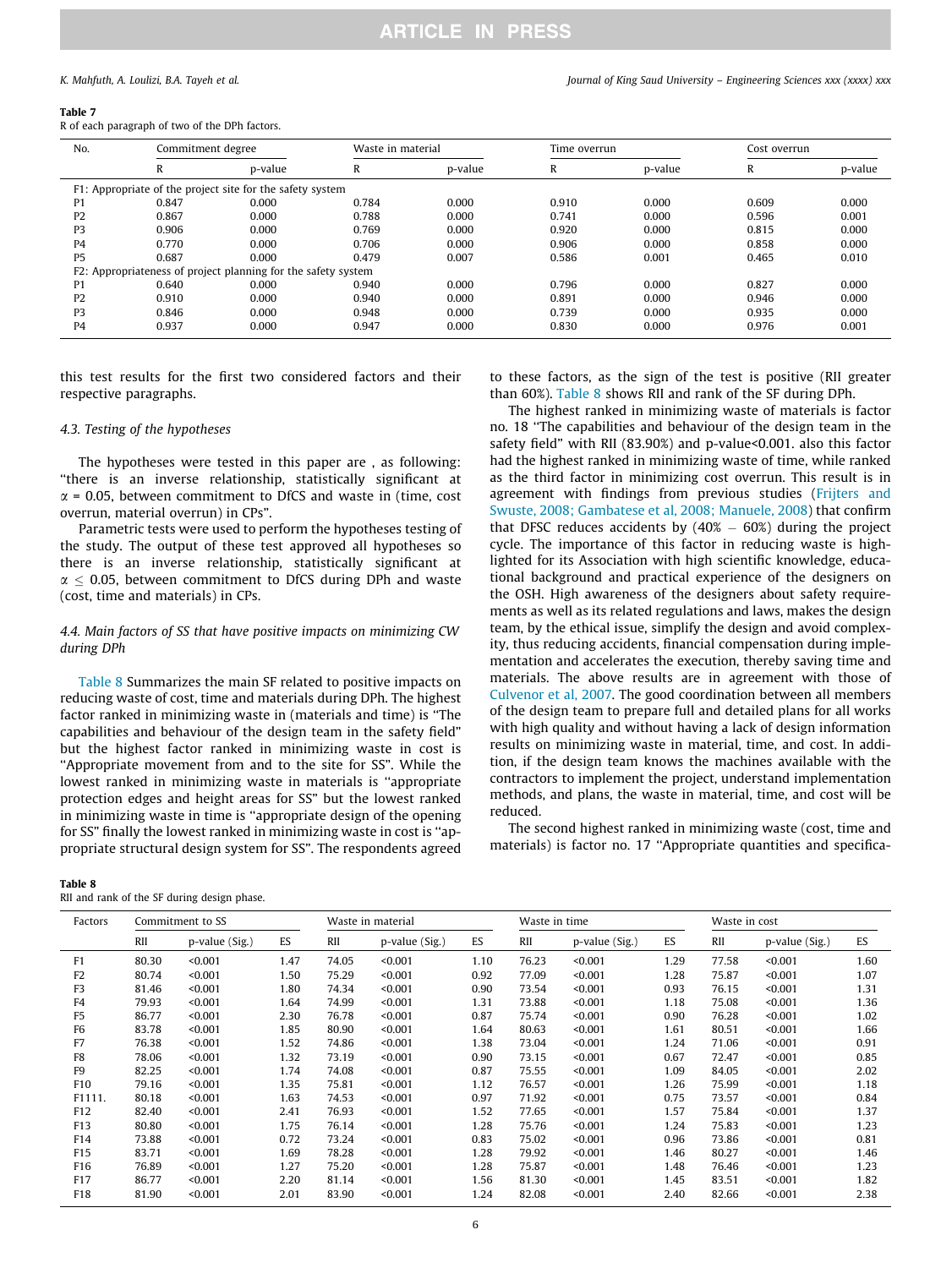tions for SS" with RII (81.14%, 81.30% and 83.51% respectively) and p-value<0.001. This result is very realistic. Materials and their specifications represent the largest proportion of the cost of any project and are closely associated with the project completion period. The agreement between bill of quantities, technical specifications and the precise characterization of the materials to be safe and good quality, reduce the wastes, which may result from supplying extra quantities or non-conforming to specifications. Using hazard materials need a special condition in storing and implementation. The above is compatible with Toole et al., 2008 and [Aires et al., 2010](#page-8-0).

The third highest ranked in minimizing waste (materials- time) is factor no. 6 ''Appropriate foundation system for SS" with RII (80.90% and 80.63% respectively) and p-value<0.001. This result agreed with [Nangan et al., 2017.](#page-9-0) The importance of this factor lies in conduct site investigation to examine the need of shoring system for temporary excavations and the appropriate foundation system. Foundation failure is caused by multiple reasons as drainage problems, poor soil preparation, plumbing issues, dry heat and large trees (factor related to safety in design phase). Design for safety concept requires accurate structural analysis as well as the in-depth review of the supporting soil. Fortunately, the failure of modern radical foundations is rare. This is significant because of the recognized need to analyse and test the correct geological location as well as to improve foundation design. On the other hand, knowing the tools and equipment available locally with contractors should minimize waste which may result from extra excavation, landfill, shuttering, and levelling [\(Shash and Ghazi, 2003\)](#page-9-0)

The fourth highest ranked in minimizing waste (materialstime) is factor no. 15 ''Appropriate public and special conditions for SS" with RII (78.28% and 79.92% respectively) and p-value<0.001. This result agreed with [Cenovus, 2017.](#page-9-0) The importance of this factor lies in its containment:  $(1)$  the requirements of occupational health and safety for all the work, and the mandatory of its implementation; [\(2\)](#page-3-0) the necessity of providing prevention and safety equipment by the contractor; [\(3\)](#page-3-0) providing health and safety plan by the contractor and it should be approved by the supervisor and the relevant authorities; and (4) clear penalty clauses for each violation of any condition of the safety conditions in the site. This factor contains all requirements from contractors and their subcontractors to support OSH commitments, approaches and goals [\(Enshassi, et al., 2012](#page-8-0)). It is imposed on the contractor to develop and implement such, practices, procedures, programs, policies, training, guidelinesand other documentation to effectively meet or exceed safety requirements. If the contractor would commit in the implementation phase to the above safety requirements, it will inevitably result in no accidents or injuries and will effectively contribute to reducing waste.

The fifth highest ranked in minimizing waste (materials- time) is factor no. 12 ''Appropriate electrical design for SS" with RII (78.28% and 79.92% respectively) and p-value<0.001. The result is compatible with that of [Wong et al., 2018.](#page-9-0) Electrical installations are key activities in all CPs. Electrical works includes installation and maintenance of electrical wiring, air-conditioning system, fire services system, lift and escalators, and drainage and plumbing system. It involves lots of high-risk activities, for examples, welding, using handheld tools, etc. so electrical safety is a vital issue in promoting CS.

The lowest ranked factor in minimizing waste in materials is factor no.8 ''Appropriate protection edges & height areas for SS" with RII (73.19%) and p-value<0.001. The lowest ranked factor in minimizing waste in time is factor no.11 ''Appropriate design of the openings for SS" with RII (71.92%) and p-value<0.001. The lowest ranked factor in minimizing waste in cost is factor no.7 ''Appropriate structural design system for SS" with RII (71.06%) and pvalue<0.001. The explanation of these results lies on the fact that

these elements do not require special attention during the design stage, and the resulting risk can be reduced by using safety equipment during the implementation phase.

## 4.5. Prediction equations

The best linear models relating variables (commitment to safety system during DPh and minimizing waste (materials time and cost) in CPs, based on the results of the Ques. were developed. Fig. 2 shows, for example, the results obtained, for ''minimizing waste of materials" as a function of ''commitment to DFCS", ''minimizing waste of time" as a function of ''commitment to DFCS", and ''minimizing waste of cost" as a function of ''commitment to DFCS".

The equations obtained, shown in [Table 9,](#page-7-0) are used as predictive equations to minimize waste (materials, time and cost) according to the degree of commitment to each factor of SS during DPh. There is statistical significant relationship at ( $\alpha$  < 0.05) between commitment to DFCS and minimizing CW in (material- time- cost) through DPh. For example, the relation between the appropriateness of the project planning for SS and minimize CW in: material equals 0.457, that for time is equal to 0.308, and that for cost is equal to 0.375. This result means that there is positive relationship between commitment to DFCS and minimizing CW. The coefficient of determination,  $R^2$ , equals 0.209 for material, 0.095 for time, and 0.141 for cost. This means that 20.9%, 9.5% and 14.1% of the variability of commitment to the appropriateness of the project planning for the SS is due to minimize CW in materials, time and cost, respectively. Since the found p-value are<5%, reducing CW has significant positive effect on the degree of commitment to DFCS. [Table 9](#page-7-0) presents the prediction equations relating commitment to all the factors studied in this research with the three types of CW (Material, time, and cost).

## 5. Conclusions and recommendations

This study identified and ranked 18 SF and their positive effects on reducing waste (materials, time and cost) in Cps during DPh and the following are the conclusions:

 The five most important factors to be considered in minimizing material and time wastage are: capabilities and behaviour of the design team in the safety field, appropriateness of quantities



Fig. 2. Appropriateness of the project planning for safety system.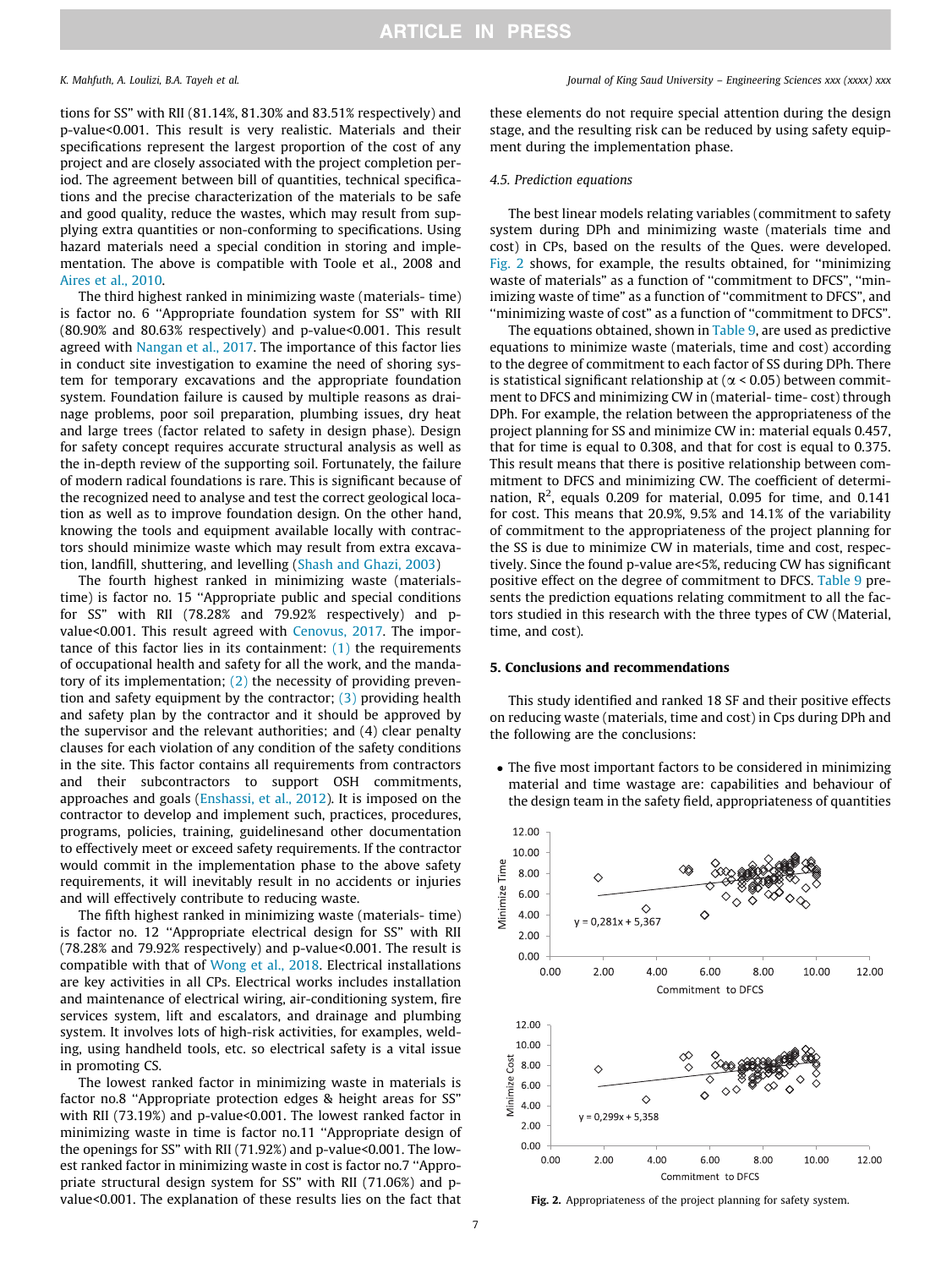<span id="page-7-0"></span>K. Mahfuth, A. Loulizi, B.A. Tayeh et al. Journal of King Saud University – Engineering Sciences xxx (xxxx) xxx

## Table 9

Predictive equations to minimize waste according to the degree of commitment to each factor of SS during DPh.

| Commitment                                                 | Material                                |                | Time                                    |                | Cost                                    |                |
|------------------------------------------------------------|-----------------------------------------|----------------|-----------------------------------------|----------------|-----------------------------------------|----------------|
| Appropriate project planning for SS                        | r                                       | 0.457          | $\boldsymbol{r}$                        | 0.308          | $\boldsymbol{r}$                        | 0.375          |
|                                                            | r <sup>2</sup>                          | 0.209          | r <sup>2</sup>                          | 0.095          | r <sup>2</sup>                          | 0.141          |
|                                                            | $Y = 4.018 + 0.422X$<br>std 0.641 0.079 |                | $Y = 5.367 + 0.281X$<br>std 0.677 0.083 |                | $Y = 5.358 + 0.299X$<br>std 0.576 0.071 |                |
|                                                            | sig 0.000 0.000                         |                | sig 0.000 0.001                         |                | sig 0.000 0.000                         |                |
| Appropriateness of the project site for SS                 | r                                       | 0.598          | r                                       | 0.527          | r                                       | 0.537          |
|                                                            | $r^2$                                   | 0.357          | $r^2$                                   | 0.278          | r <sup>2</sup>                          | 0.288          |
|                                                            | $Y = 1.775 + 0.713X$<br>std 0.750 0.092 |                | $Y = 5.625 + 0.506X$<br>std 0.640 0.078 |                | $Y = 2.974 + 0.571X$<br>std 0.705 0.086 |                |
|                                                            | sig 0.020 0.000                         |                | sig 0.000 0.000                         |                | sig 0.000 0.000                         |                |
| Appropriate choice of quality materials for SS             | r                                       | 0.649          | $\boldsymbol{r}$                        | 0.516          | $\boldsymbol{r}$                        | 0.553          |
|                                                            | $r^2$                                   | 0.421          | $r^2$                                   | 0.266          | $r^2$                                   | 0.306          |
|                                                            | $Y = 0.429 + 0.860X$<br>std 0.795 0.097 |                | $Y = 2.222 + 0.630X$<br>std 0.824 0.100 |                | $Y = 2.961 + 0.571X$<br>std 0.679 0.082 |                |
|                                                            | sig 0.591 0.000                         |                | sig 0.008 0.000                         |                | sig 0.000 0.000                         |                |
| Appropriate choice of lengths, sizes and dimensions for SS | $\boldsymbol{r}$                        | 0.722          | $\boldsymbol{r}$                        | 0.717          | $\boldsymbol{r}$                        | 0.667          |
|                                                            | r <sup>2</sup>                          | 0.522          | $r^2$                                   | 0.514          | r <sup>2</sup>                          | 0.445          |
|                                                            | $Y = 2.046 + 0.682X$                    |                | $Y = 1.813 + 0.698X$                    |                | $Y = 2.638 + 0.609X$                    |                |
|                                                            | std 0.506 0.063<br>sig 0.000 0.000      |                | std 0.525 0.065<br>sig 0.001 0.000      |                | std 0.526 0.065<br>sig 0.000 0.000      |                |
| Appropriate staircase design for SS                        | $\boldsymbol{r}$                        | 0.523          | $\boldsymbol{r}$                        | 0.456          | $\boldsymbol{r}$                        | 0.473          |
|                                                            | r <sup>2</sup>                          | 0.274          | r <sup>2</sup>                          | 0.208          | r <sup>2</sup>                          | 0.224          |
|                                                            | $Y = 0.198 + 0.862X$                    |                | $Y = 1.644 + 0.683X$                    |                | $Y = 2.020 + 0.646X$                    |                |
|                                                            | std 1.177 0.134<br>sig 0.867 0.000      |                | std 1.118 0.128<br>sig 0.144 0.000      |                | std 1.009 0.115<br>sig 0.048 0.000      |                |
| Appropriate foundation system for SS                       | $\mathbf{r}$                            | 0.800          | $\boldsymbol{r}$                        | 0.664          | r                                       | 0.523          |
|                                                            | r <sup>2</sup>                          | 0.640          | r <sup>2</sup>                          | 0.441          | r <sup>2</sup>                          | 0.274          |
|                                                            | $Y = 1.446 + 0.793X$                    |                | $Y = 2.535 + 0.660X$                    |                | $Y = 3.827 + 0.504X$                    |                |
|                                                            | std 0.483 0.057                         |                | std 0.603 0.071                         |                | std 0.666 0.079                         |                |
| Appropriate structural design system for SS                | sig 0.003 0.000<br>r                    | 0.655          | sig 0.001 0.000<br>$\mathbf{r}$         | 0.645          | sig 0.000 0.000<br>$\mathbf r$          | 0.621          |
|                                                            | r <sup>2</sup>                          | 0.429          | r <sup>2</sup>                          | 0.416          | $r^2\,$                                 | 0.386          |
|                                                            | $Y = 2.492 + 0.654X$                    |                | $Y = 2.524 + 0.626X$                    |                | $Y = 1.746 + 0.702X$                    |                |
|                                                            | std 0.557 0.072                         |                | std 0.548 0.071                         |                | std 0.654 0.085                         |                |
| Appropriate protection edges and height areas for SS       | sig 0.000 0.000                         |                | sig 0.000 0.000                         |                | sig 0.009 0.000                         |                |
|                                                            | r<br>$r^2$                              | 0.499<br>0.249 | $\boldsymbol{r}$<br>$r^2$               | 0.437<br>0.191 | r<br>$r^2$                              | 0.538<br>0.290 |
|                                                            | $Y = 3.186 + 0.530X$                    |                | $Y = 2.444 + 0.6X$                      |                | $Y = 2.774 + 0.573X$                    |                |
|                                                            | std 0.699 0.088                         |                | std 0.976 0.123                         |                | std 0.681 0.086                         |                |
|                                                            | sig 0.000 0.000                         |                | $sig$ 0.014 0.000                       |                | sig 0.000 0.000                         | 0.879          |
| Appropriate movement from and to the site for SS           | r<br>r <sup>2</sup>                     | 0.548<br>0.301 | r<br>r <sup>2</sup>                     | 0.583<br>0.340 | r<br>r <sup>2</sup>                     | 0.772          |
|                                                            | $Y = 1.705 + 0.693X$                    |                | $Y = 2.222 + 0.648X$                    |                | $Y = 1.666 + 0.819X$                    |                |
|                                                            | std 0.843 0.101                         |                | std 0.720 0.087                         |                | std 0.355 0.043                         |                |
|                                                            | sig 0.046 0.000                         |                | sig 0.003 0.000                         |                | sig 0.000 0.000                         |                |
| Appropriate scaffolding work for SS design                 | r<br>r <sup>2</sup>                     | 0.449<br>0.201 | r<br>r <sup>2</sup>                     | 0.440<br>0.193 | r<br>r <sup>2</sup>                     | 0.396<br>0.157 |
|                                                            | $Y = 4.056 + 0.445X$                    |                | $Y = 4.433 + 0.407X$                    |                | $Y = 4.619 + 0.376X$                    |                |
|                                                            | std 0.683 0.085                         |                | std 0.641 0.080                         |                | std 0.673 0.084                         |                |
|                                                            | sig 0.000 0.000                         |                | sig 0.000 0.000                         |                | sig 0.000 0.000                         |                |
| Appropriate design of the openings for SS                  | r                                       | 0.480<br>0.230 | $\mathbf r$                             | 0.450<br>0.202 | $\mathbf{r}$                            | 0.396<br>0.157 |
|                                                            | $Y = 2.794 + 0.581X$                    |                | $Y = 2.588 + 0.574X$                    |                | $Y = 3.206 + 0.518X$                    |                |
|                                                            | std 0.826 0.102                         |                | std 0.885 0.109                         |                | std 0.932 0.115                         |                |
|                                                            | sig 0.001 0.000                         |                | sig 0.004 0.000                         |                | sig 0.001 0.000                         |                |
| Appropriate electrical design for SS                       | r                                       | 0.503<br>0.253 | $\, r$<br>r <sup>2</sup>                | 0.475<br>0.225 | $\boldsymbol{r}$<br>r <sup>2</sup>      | 0.478<br>0.228 |
|                                                            | $r^2$<br>$Y = 2.750 + 0.581X$           |                | $Y = 3.060 + 0.571X$                    |                | $Y = 2.706 + 0.592X$                    |                |
|                                                            | std 0.819 0.099                         |                | std 0.841 0.101                         |                | std 0.865 0.104                         |                |
|                                                            | sig 0.001 0.000                         |                | sig 0.000 0.000                         |                | sig 0.002 0.000                         |                |
| Appropriate mechanical design for SS                       | r                                       | 0.617          | $\, r$                                  | 0.653          | r                                       | 0.599          |
|                                                            | r <sup>2</sup><br>$Y = 2.345 + 0.652X$  | 0.381          | r <sup>2</sup><br>$Y = 1.967 + 0.694X$  | 0.426          | r <sup>2</sup><br>$Y = 2.353 + 0.647X$  | 0.359          |
|                                                            | std 0.650 0.080                         |                | std 0.630 0.077                         |                | std 0.677 0.083                         |                |
|                                                            | sig 0.000 0.000                         |                | sig 0.002 0.000                         |                | sig 0.001 0.000                         |                |
| Appropriate plan and drawing for SS                        | r                                       | 0.729          | $\boldsymbol{r}$                        | 0.733          | $\boldsymbol{r}$                        | 0.740          |
|                                                            | r <sup>2</sup>                          | 0.532          | r <sup>2</sup>                          | 0.538          | r <sup>2</sup>                          | 0.547          |
|                                                            | $Y = 2.877 + 0.602X$<br>std 0.413 0.054 |                | $Y = 3.100 + 0.596X$<br>std 0.404 0.053 |                | $Y = 2.561 + 0.653X$<br>std 0.434 0.057 |                |
|                                                            | sig 0.000 0.000                         |                | sig 0.000 0.000                         |                | sig 0.000 0.000                         |                |
| Appropriate public and special conditions for SS           | r                                       | 0.577          | $\, r$                                  | 0.606          | $\mathbf{r}$                            | 0.615          |
|                                                            | $r^2$                                   | 0.333          | r <sup>2</sup>                          | 0.367          | r <sup>2</sup>                          | 0.378          |
|                                                            | $Y = 2.938 + 0.584X$<br>std 0.672 0.079 |                | $Y = 3.058 + 0.589X$<br>std 0.629 0.074 |                | $Y = 2.939 + 0.608X$<br>std 0.633 0.075 |                |
|                                                            | sig 0.000 0.000                         |                | sig 0.000 0.000                         |                | sig 0.000 0.000                         |                |
| Appropriate schedule for SS                                | $\, r$                                  | 0.695          | $\mathbf{r}$                            | 0.691 r        |                                         | 0.640          |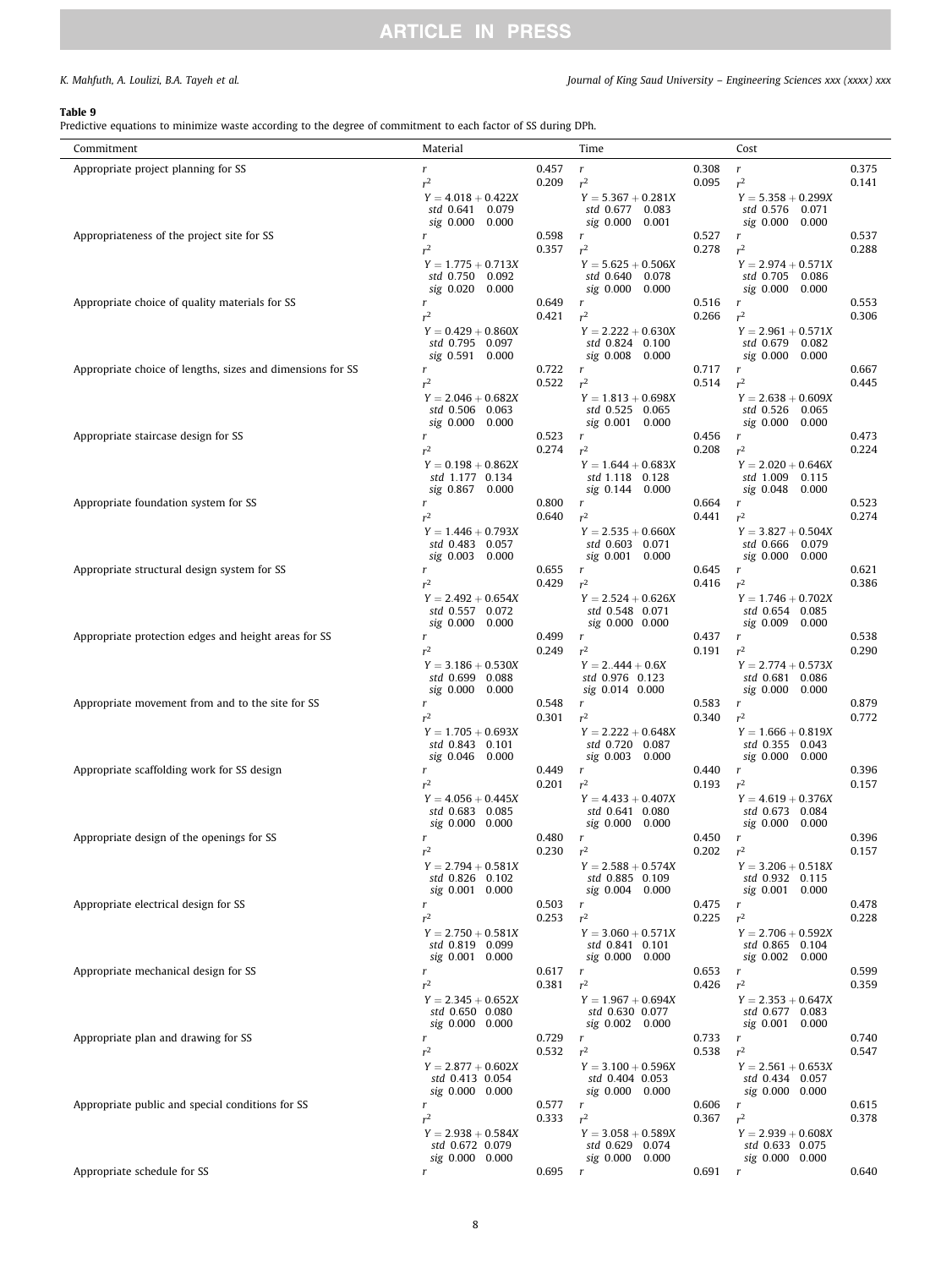<span id="page-8-0"></span>K. Mahfuth, A. Loulizi, B.A. Tayeh et al. Journal of King Saud University – Engineering Sciences xxx (xxxx) xxx

Table 9 (continued)

| Commitment                                                            | Material                                                   |       | Time                                                               |       | Cost                                                          |       |
|-----------------------------------------------------------------------|------------------------------------------------------------|-------|--------------------------------------------------------------------|-------|---------------------------------------------------------------|-------|
|                                                                       | $r^2$                                                      | 0.483 | $r^2$                                                              | 0.477 | $r^2$                                                         | 0.409 |
|                                                                       | $Y = 2.746 + 0.621X$<br>std 0.480 0.061<br>sig 0.000 0.000 |       | $Y = 3.289 + 0.559X$<br>std 0.437<br>0.056<br>$sig$ 0.000<br>0.000 |       | $Y = 2.676 + 0.646X$<br>std 0.580 0.074<br>sig 0.000 0.000    |       |
| Appropriate quantities and specifications for SS                      |                                                            | 0.523 |                                                                    | 0.455 |                                                               | 0.629 |
|                                                                       | r <sup>2</sup>                                             | 0.274 | $r^2$                                                              | 0.207 | $r^2$                                                         | 0.396 |
|                                                                       | $Y = 3.074 + 0.581X$<br>std 0.794 0.091<br>sig 0.000 0.000 |       | $Y = 3.390 + 0.546X$<br>std 0.898 0.102<br>$sig$ 0.000<br>0.000    |       | $Y = 2.556 + 0.668X$<br>std 0.693 0.079<br>sig 0.000 0.000    |       |
| The capabilities and behaviour of the design team in the safety field |                                                            | 0.384 |                                                                    | 0.510 |                                                               | 0.492 |
|                                                                       | r <sup>2</sup>                                             | 0.147 | r <sup>2</sup>                                                     | 0.260 | $r^2$                                                         | 0.242 |
|                                                                       | $Y = 2.839 + 0.678X$<br>std 1291 0.156<br>sig 0.030 0.000  |       | $Y = 4.685 + 0.430X$<br>std 0.574 0.070<br>$sig$ 0.000<br>0.000    |       | $Y = 4.739 + 0.431X$<br>std 0.604 0.073<br>sig 0.000<br>0.000 |       |

and specifications for SS, appropriateness of foundation system for SS, appropriate public and special conditions for SS and appropriate electrical design for SS.

- The five most important factors affecting cost efficiency are: appropriate movement from and to the site for SS, appropriateness of quantities and specifications for SS, capabilities and behaviour of the design team in the safety field, appropriateness of foundation system for SS and Appropriate public and special conditions for SS.
- Based on the statistical tests and the relative important factors, a model was constructed showing the relationship between degrees of commitment to the safety system and minimizing waste (materials, time and cost) in construction projects during design phase.

This developed model is capable of predicting the minimizing of waste in construction projects during design phase by using safety system.

- Safety system should be used during design phase to minimize waste (materials, time and cost) based on the model built in this study.
- It is necessary to design training programs in safety field for design teams to increase their skills and knowledge to design for safety concept.
- General and special conditions about safety requirement (plan, material, equipment, implementation methods, and schedule) must be confirmed in any CP.
- For future research it is suggested to:
- o Investigate relationship between using safety system in maintenance phase and minimizing waste (materials, time and cost).
- o Building a computerized program to help the stakeholders of the project to calculate the relationship between the two variables (safety and waste).

## 6. Data availability

The experimental data used to support the findings of this study are included in the article.

## Declaration of Competing Interest

The authors declare that they have no known competing financial interests or personal relationships that could have appeared to influence the work reported in this paper.

## References

- [Abarca-Guerrero, L., Maas, G., Van Twillert, H., 2017. Barriers and motivations for](http://refhub.elsevier.com/S1018-3639(20)30299-3/h0005) [construction waste reduction practices in Costa Rica. Resources 6 \(4\), 69.](http://refhub.elsevier.com/S1018-3639(20)30299-3/h0005)
- [Aires, M.D.M., Gámez, M.C.R., Gibb, A., 2010. Prevention through design: The effect](http://refhub.elsevier.com/S1018-3639(20)30299-3/h0010) [of European Directives on construction workplace accidents. Safety Sci. 48 \(2\),](http://refhub.elsevier.com/S1018-3639(20)30299-3/h0010) [248–258](http://refhub.elsevier.com/S1018-3639(20)30299-3/h0010).
- [Al-Hajj, A., Hamani, K., 2011. Material waste in the UAE construction industry: Main](http://refhub.elsevier.com/S1018-3639(20)30299-3/h0015) [causes and minimization practices. Arch. Eng. Des. Manag. 7 \(4\), 221–235.](http://refhub.elsevier.com/S1018-3639(20)30299-3/h0015)
- [Ali, H.A.E.M., Al-Sulaihi, I.A., Al-Gahtani, K.S., 2013. Indicators for measuring](http://refhub.elsevier.com/S1018-3639(20)30299-3/h0020) [performance of building construction companies in Kingdom of Saudi Arabia.](http://refhub.elsevier.com/S1018-3639(20)30299-3/h0020) [J. King Saud Univers.-Eng. Sci. 25 \(2\), 125–134](http://refhub.elsevier.com/S1018-3639(20)30299-3/h0020).
- [Asgari, A., Ghorbanian, T., Yousefi, N., Dadashzadeh, D., Khalili, F., Bagheri, A., Mahvi,](http://refhub.elsevier.com/S1018-3639(20)30299-3/h0025) [A.H., 2017. Quality and quantity of construction and demolition waste in](http://refhub.elsevier.com/S1018-3639(20)30299-3/h0025) [Tehran. J. Environ. Health Sci. Eng. 15 \(1\), 1–17.](http://refhub.elsevier.com/S1018-3639(20)30299-3/h0025)
- [Bansal, V.K., 2011. Application of geographic information systems in construction](http://refhub.elsevier.com/S1018-3639(20)30299-3/h0030) [safety planning. Int. J. Project Manage. 29 \(1\), 66–77.](http://refhub.elsevier.com/S1018-3639(20)30299-3/h0030)
- [Behm, M., 2005. Linking Construction Fatalities to the Design for Construction](http://refhub.elsevier.com/S1018-3639(20)30299-3/h0035) [Safety Concept. J. Saf. Sci. 43 \(8\), 589–611.](http://refhub.elsevier.com/S1018-3639(20)30299-3/h0035)
- [Behm, M., 2006. An Analysis of Construction Accidents from a Design Perspective.](http://refhub.elsevier.com/S1018-3639(20)30299-3/h0040) [The Center of Protect Workers' Rights, Silver Spring, USA.](http://refhub.elsevier.com/S1018-3639(20)30299-3/h0040)
- [Bluff, L., 2004. Regulating Safe Design and Planning of Construction Work: A review](http://refhub.elsevier.com/S1018-3639(20)30299-3/h0045) [of Strategies for Regulating OHS in the Design and Planning of Buildings,](http://refhub.elsevier.com/S1018-3639(20)30299-3/h0045) [Structures and other Construction Projects. National Research Centre for](http://refhub.elsevier.com/S1018-3639(20)30299-3/h0045) [Occupational Health and Safety Regulation. Australian National University.](http://refhub.elsevier.com/S1018-3639(20)30299-3/h0045)
- Brace, C., Gibb, A., Pendlebury, M., Bust, P. 2009. Phase 2 Report: Health and safety in the construction industry: Underlying causes of construction fatal accidents– External research. London, UK.
- Casella, G., Berger, R. 2002. Statistical inferences ''second edition". Florida: aviation of Thomson Learning Inc.
- Culvenor, J., Cowley, S., Else, D. Hall, S., 2007. Concepts of Accident Causation and their Role in Safe Design among Engineering Students. Paper presented at the 2007 AaeE Conference, Melbourn
- [Durdyev, S., Mohamed, S., Lay, M.L., Ismail, S., 2017. Key factors affecting](http://refhub.elsevier.com/S1018-3639(20)30299-3/h0070) [construction safety performance in developing countries: Evidence from](http://refhub.elsevier.com/S1018-3639(20)30299-3/h0070) [Cambodia. Construct. Econ. Build. 17 \(4\), 48.](http://refhub.elsevier.com/S1018-3639(20)30299-3/h0070)
- [Enshassi, A., Faisal, M.A., Tayeh, B., 2012. Major causes of problems between](http://refhub.elsevier.com/S1018-3639(20)30299-3/h0075) [contractors and subcontractors in the Gaza Strip. J. Finan. Manage. Prop.](http://refhub.elsevier.com/S1018-3639(20)30299-3/h0075) [Construct. 17, 92–112.](http://refhub.elsevier.com/S1018-3639(20)30299-3/h0075)
- European Federation of Engineering Consultancy Associations & Architects' Council of Europe. 2006. Designing for Safety in Construction: Taking Account of the General Principles of Prevention.
- [Formoso, C.T., Soibelman, L., De Cesare, C., Isatto, E.L., 2002. Material waste in](http://refhub.elsevier.com/S1018-3639(20)30299-3/h0085) [building industry: main causes and prevention. J. Construct. Eng. Manage. 128](http://refhub.elsevier.com/S1018-3639(20)30299-3/h0085) [\(4\), 316–325.](http://refhub.elsevier.com/S1018-3639(20)30299-3/h0085)
- [Frijters, A.C., Swuste, P.H., 2008. Safety assessment in design and preparation phase.](http://refhub.elsevier.com/S1018-3639(20)30299-3/h0090) [Saf. Sci. 46 \(2\), 272–281](http://refhub.elsevier.com/S1018-3639(20)30299-3/h0090).
- [Gambatese, J.A., 2008. Research issues in prevention through design. J. Saf. Res. 39](http://refhub.elsevier.com/S1018-3639(20)30299-3/h0095) [\(2\), 153–156.](http://refhub.elsevier.com/S1018-3639(20)30299-3/h0095)
- Gambatese, J., Toole, T., Behm, M. 2008, March 9-11. Evolution of and Directions in Construction Safety and Health. Paper presented at 14th Rinker International Conference. Florida.
- Ghosh, S., Young-Corbett, D. 2009. Intersection between lean construction and safety research: a review of the literature. In Proceedings of the 2009 Industrial Engineering Research Conference (Vol. 30). Miami, FL, USA.
- [Gonzalez-Delgado, M., Gómez-Dantés, H., Fernández-Niño, J.A., Robles, E., Borja, V.](http://refhub.elsevier.com/S1018-3639(20)30299-3/h0110) [H., Aguilar, M., 2015. Factors associated with fatal occupational accidents](http://refhub.elsevier.com/S1018-3639(20)30299-3/h0110) [among Mexican workers: a national analysis. PLoS ONE 10 \(3\)](http://refhub.elsevier.com/S1018-3639(20)30299-3/h0110).
- [Haro, E., Kleiner, B.M., 2008. Macro ergonomics as an organizing process for systems](http://refhub.elsevier.com/S1018-3639(20)30299-3/h0115) [safety. Appl. Ergon. 39 \(4\), 450–458.](http://refhub.elsevier.com/S1018-3639(20)30299-3/h0115)